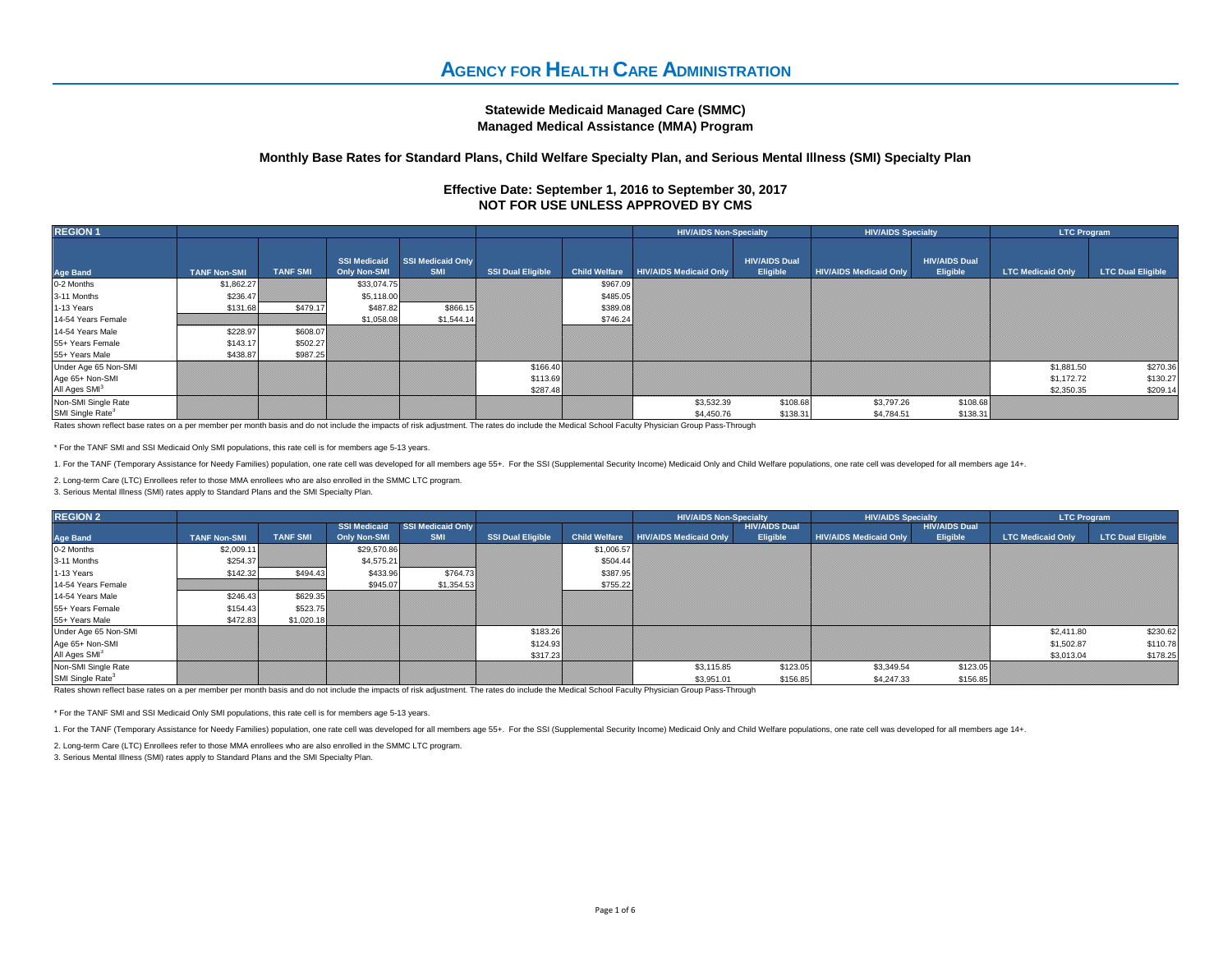| <b>REGION 3</b>              |                     |                 |                                     |                                 |                   |                      | <b>HIV/AIDS Non-Specialty</b> |                                  | <b>HIV/AIDS Specialty</b>     |                                  | <b>LTC Program</b>       |                          |
|------------------------------|---------------------|-----------------|-------------------------------------|---------------------------------|-------------------|----------------------|-------------------------------|----------------------------------|-------------------------------|----------------------------------|--------------------------|--------------------------|
| <b>Age Band</b>              | <b>TANF Non-SMI</b> | <b>TANF SMI</b> | <b>SSI Medicaid</b><br>Only Non-SMI | <b>SSI Medicaid Only</b><br>SMI | SSI Dual Eligible | <b>Child Welfare</b> | <b>HIV/AIDS Medicaid Only</b> | <b>HIV/AIDS Dual</b><br>Eligible | <b>HIV/AIDS Medicaid Only</b> | <b>HIV/AIDS Dual</b><br>Eligible | <b>LTC Medicaid Only</b> | <b>LTC Dual Eligible</b> |
| 0-2 Months                   | \$1,936.92          |                 | \$32,377.61                         |                                 |                   | \$893.99             |                               |                                  |                               |                                  |                          |                          |
| 3-11 Months                  | \$267.80            |                 | \$5,031.32                          |                                 |                   | \$460.91             |                               |                                  |                               |                                  |                          |                          |
| 1-13 Years                   | \$160.53            | \$500.59        | \$503.39                            | \$826.81                        |                   | \$383.85             |                               |                                  |                               |                                  |                          |                          |
| 14-54 Years Female           |                     |                 | \$1,060.51                          | \$1,466.35                      |                   | \$699.46             |                               |                                  |                               |                                  |                          |                          |
| 14-54 Years Male             | \$260.16            | \$627.67        |                                     |                                 |                   |                      |                               |                                  |                               |                                  |                          |                          |
| 55+ Years Female             | \$172.21            | \$523.82        |                                     |                                 |                   |                      |                               |                                  |                               |                                  |                          |                          |
| 55+ Years Male               | \$475.60            | \$1,000.48      |                                     |                                 |                   |                      |                               |                                  |                               |                                  |                          |                          |
| Under Age 65 Non-SMI         |                     |                 |                                     |                                 | \$172.70          |                      |                               |                                  |                               |                                  | \$2,092.01               | \$182.74                 |
| Age 65+ Non-SMI              |                     |                 |                                     |                                 | \$125.96          |                      |                               |                                  |                               |                                  | \$1,313.34               | \$101.21                 |
| All Ages SMI <sup>3</sup>    |                     |                 |                                     |                                 | \$280.06          |                      |                               |                                  |                               |                                  | \$2,607.09               | \$147.11                 |
| Non-SMI Single Rate          |                     |                 |                                     |                                 |                   |                      | \$3,140.54                    | \$141.14                         | \$3,374.14                    | \$141.14                         |                          |                          |
| SMI Single Rate <sup>3</sup> |                     |                 |                                     |                                 |                   |                      | \$3,968.86                    | \$172.80                         | \$4,264.59                    | \$172.80                         |                          |                          |

\* For the TANF SMI and SSI Medicaid Only SMI populations, this rate cell is for members age 5-13 years.

1. For the TANF (Temporary Assistance for Needy Families) population, one rate cell was developed for all members age 55+. For the SSI (Supplemental Security Income) Medicaid Only and Child Welfare populations, one rate ce

2. Long-term Care (LTC) Enrollees refer to those MMA enrollees who are also enrolled in the SMMC LTC program.

3. Serious Mental Illness (SMI) rates apply to Standard Plans and the SMI Specialty Plan.

| <b>REGION 4</b>              |                     |                 |                     |                   |                          | <b>HIV/AIDS Non-Specialty</b> |                               | <b>HIV/AIDS Specialty</b> |                               | <b>LTC Program</b>   |                          |                          |
|------------------------------|---------------------|-----------------|---------------------|-------------------|--------------------------|-------------------------------|-------------------------------|---------------------------|-------------------------------|----------------------|--------------------------|--------------------------|
|                              |                     |                 | <b>SSI Medicaid</b> | SSI Medicaid Only |                          |                               |                               | <b>HIV/AIDS Dual</b>      |                               | <b>HIV/AIDS Dual</b> |                          |                          |
| <b>Age Band</b>              | <b>TANF Non-SMI</b> | <b>TANF SMI</b> | Only Non-SMI        | <b>SMI</b>        | <b>SSI Dual Eligible</b> | <b>Child Welfare</b>          | <b>HIV/AIDS Medicaid Only</b> | <b>Eligible</b>           | <b>HIV/AIDS Medicaid Only</b> | <b>Eligible</b>      | <b>LTC Medicaid Only</b> | <b>LTC Dual Eligible</b> |
| 0-2 Months                   | \$1,850.52          |                 | \$32,365.79         |                   |                          | \$1,071.60                    |                               |                           |                               |                      |                          |                          |
| 3-11 Months                  | \$246.68            |                 | \$5,019.64          |                   |                          | \$544.10                      |                               |                           |                               |                      |                          |                          |
| 1-13 Years                   | \$143.29            | \$544.12        | \$484.90            | \$923.44          |                          | \$440.55                      |                               |                           |                               |                      |                          |                          |
| 14-54 Years Female           |                     |                 | \$1,048.34          | \$1,642.49        |                          | \$817.93                      |                               |                           |                               |                      |                          |                          |
| 14-54 Years Male             | \$239.07            | \$690.16        |                     |                   |                          |                               |                               |                           |                               |                      |                          |                          |
| 55+ Years Female             | \$154.71            | \$573.32        |                     |                   |                          |                               |                               |                           |                               |                      |                          |                          |
| 55+ Years Male               | \$446.35            | \$1,109.62      |                     |                   |                          |                               |                               |                           |                               |                      |                          |                          |
| Under Age 65 Non-SMI         |                     |                 |                     |                   | \$185.08                 |                               |                               |                           |                               |                      | \$2,118.05               | \$184.30                 |
| Age 65+ Non-SMI              |                     |                 |                     |                   | \$131.01                 |                               |                               |                           |                               |                      | \$1,325.17               | \$95.89                  |
| All Ages SMI <sup>3</sup>    |                     |                 |                     |                   | \$310.84                 |                               |                               |                           |                               |                      | \$2,642.53               | \$145.66                 |
| Non-SMI Single Rate          |                     |                 |                     |                   |                          |                               | \$3,312.11                    | \$151.57                  | \$3,559.46                    | \$151.57             |                          |                          |
| SMI Single Rate <sup>3</sup> |                     |                 |                     |                   |                          |                               | \$4,179.62                    | \$189.30                  | \$4,492.02                    | \$189.30             |                          |                          |

Rates shown reflect base rates on a per member per month basis and do not include the impacts of risk adjustment. The rates do include the Medical School Faculty Physician Group Pass-Through

\* For the TANF SMI and SSI Medicaid Only SMI populations, this rate cell is for members age 5-13 years.

1. For the TANF (Temporary Assistance for Needy Families) population, one rate cell was developed for all members age 55+. For the SSI (Supplemental Security Income) Medicaid Only and Child Welfare populations, one rate ce

2. Long-term Care (LTC) Enrollees refer to those MMA enrollees who are also enrolled in the SMMC LTC program.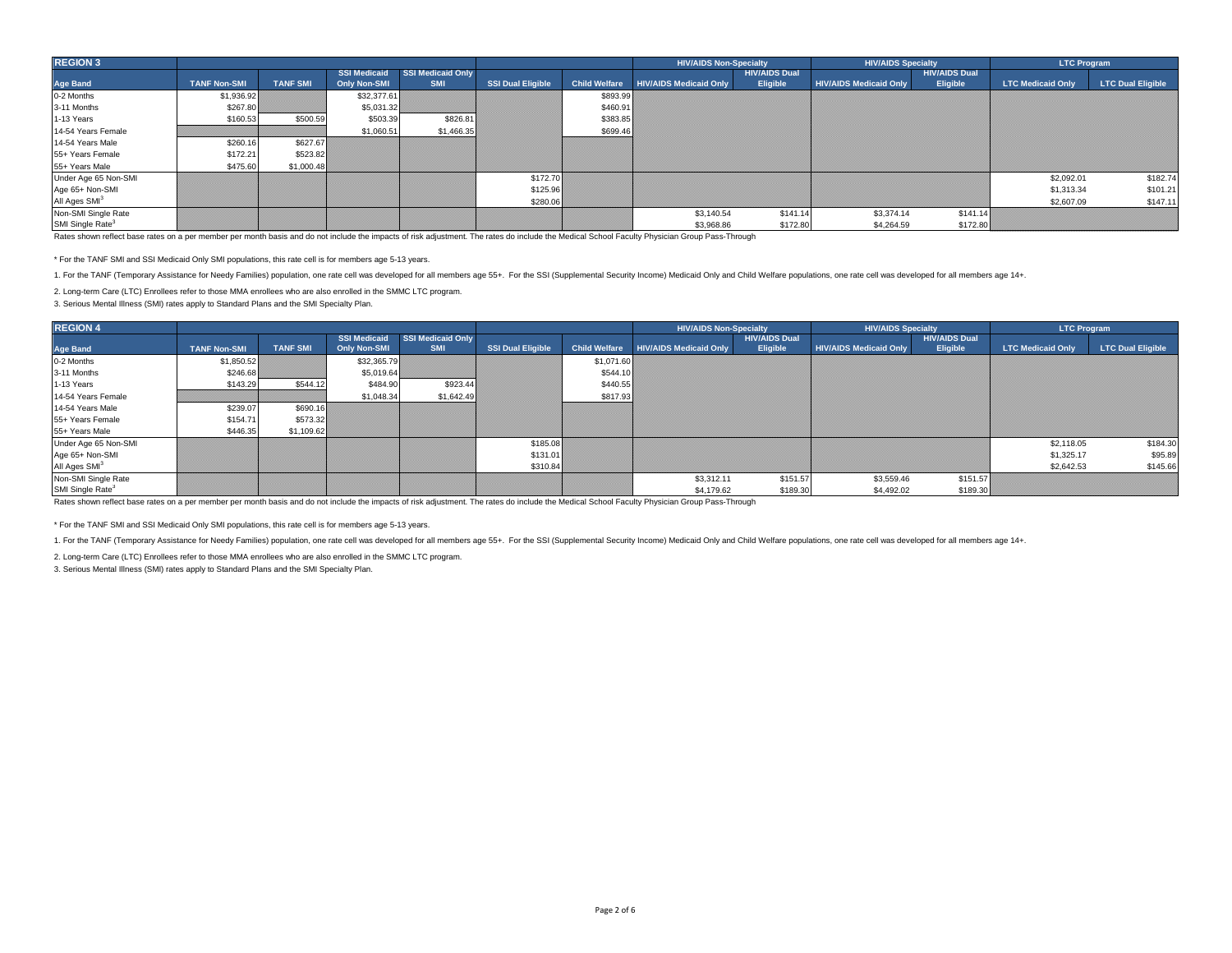| <b>REGION 5</b>              |                     |                 |                     |                   |                          |                      | <b>HIV/AIDS Non-Specialty</b> |                      | <b>HIV/AIDS Specialty</b>     |                      | <b>LTC Program</b>       |                          |
|------------------------------|---------------------|-----------------|---------------------|-------------------|--------------------------|----------------------|-------------------------------|----------------------|-------------------------------|----------------------|--------------------------|--------------------------|
|                              |                     |                 | <b>SSI Medicaid</b> | SSI Medicaid Only |                          |                      |                               | <b>HIV/AIDS Dual</b> |                               | <b>HIV/AIDS Dual</b> |                          |                          |
| <b>Age Band</b>              | <b>TANF Non-SMI</b> | <b>TANF SMI</b> | Only Non-SMI        | SMI               | <b>SSI Dual Eligible</b> | <b>Child Welfare</b> | <b>HIV/AIDS Medicaid Only</b> | Eligible             | <b>HIV/AIDS Medicaid Only</b> | <b>Eligible</b>      | <b>LTC Medicaid Only</b> | <b>LTC Dual Eligible</b> |
| 0-2 Months                   | \$2,015.41          |                 | \$34,143.40         |                   |                          | \$1,267.84           |                               |                      |                               |                      |                          |                          |
| 3-11 Months                  | \$255.17            |                 | \$5,282.68          |                   |                          | \$635.37             |                               |                      |                               |                      |                          |                          |
| 1-13 Years                   | \$141.49            | \$535.05        | \$495.23            | \$852.20          |                          | \$503.27             |                               |                      |                               |                      |                          |                          |
| 14-54 Years Female           |                     |                 | \$1,091.38          | \$1,536.55        |                          | \$966.43             |                               |                      |                               |                      |                          |                          |
| 14-54 Years Male             | \$246.84            | \$674.41        |                     |                   |                          |                      |                               |                      |                               |                      |                          |                          |
| 55+ Years Female             | \$154.02            | \$558.13        |                     |                   |                          |                      |                               |                      |                               |                      |                          |                          |
| 55+ Years Male               | \$474.31            | \$1,092.94      |                     |                   |                          |                      |                               |                      |                               |                      |                          |                          |
| Under Age 65 Non-SMI         |                     |                 |                     |                   | \$154.41                 |                      |                               |                      |                               |                      | \$2,208.82               | \$187.15                 |
| Age 65+ Non-SMI              |                     |                 |                     |                   | \$105.26                 |                      |                               |                      |                               |                      | \$1,376.39               | \$89.89                  |
| All Ages SMI <sup>3</sup>    |                     |                 |                     |                   | \$267.30                 |                      |                               |                      |                               |                      | \$2,759.46               | \$144.65                 |
| Non-SMI Single Rate          |                     |                 |                     |                   |                          |                      | \$3,690.05                    | \$110.11             | \$3,966.81                    | \$110.11             |                          |                          |
| SMI Single Rate <sup>3</sup> |                     |                 |                     |                   |                          |                      | \$4,648.02                    | \$140.35             | \$4,996.62                    | \$140.35             |                          |                          |

\* For the TANF SMI and SSI Medicaid Only SMI populations, this rate cell is for members age 5-13 years.

1. For the TANF (Temporary Assistance for Needy Families) population, one rate cell was developed for all members age 55+. For the SSI (Supplemental Security Income) Medicaid Only and Child Welfare populations, one rate ce

2. Long-term Care (LTC) Enrollees refer to those MMA enrollees who are also enrolled in the SMMC LTC program.

3. Serious Mental Illness (SMI) rates apply to Standard Plans and the SMI Specialty Plan.

| <b>REGION 6</b>              |                     |                 |                     |                   |                          | <b>HIV/AIDS Non-Specialty</b> |                               | <b>HIV/AIDS Specialty</b> |                               | <b>LTC Program</b>   |                          |                          |
|------------------------------|---------------------|-----------------|---------------------|-------------------|--------------------------|-------------------------------|-------------------------------|---------------------------|-------------------------------|----------------------|--------------------------|--------------------------|
|                              |                     |                 | <b>SSI Medicaid</b> | SSI Medicaid Only |                          |                               |                               | <b>HIV/AIDS Dual</b>      |                               | <b>HIV/AIDS Dual</b> |                          |                          |
| <b>Age Band</b>              | <b>TANF Non-SMI</b> | <b>TANF SMI</b> | Only Non-SMI        | <b>SMI</b>        | <b>SSI Dual Eligible</b> | <b>Child Welfare</b>          | <b>HIV/AIDS Medicaid Only</b> | <b>Eligible</b>           | <b>HIV/AIDS Medicaid Only</b> | <b>Eligible</b>      | <b>LTC Medicaid Only</b> | <b>LTC Dual Eligible</b> |
| 0-2 Months                   | \$1,847.10          |                 | \$28,614.57         |                   |                          | \$979.66                      |                               |                           |                               |                      |                          |                          |
| 3-11 Months                  | \$235.75            |                 | \$4,429.09          |                   |                          | \$492.03                      |                               |                           |                               |                      |                          |                          |
| 1-13 Years                   | \$132.25            | \$465.28        | \$421.33            | \$802.50          |                          | \$394.34                      |                               |                           |                               |                      |                          |                          |
| 14-54 Years Female           |                     |                 | \$917.99            | \$1,435.69        |                          | \$756.87                      |                               |                           |                               |                      |                          |                          |
| 14-54 Years Male             | \$228.33            | \$588.51        |                     |                   |                          |                               |                               |                           |                               |                      |                          |                          |
| 55+ Years Female             | \$143.67            | \$486.50        |                     |                   |                          |                               |                               |                           |                               |                      |                          |                          |
| 55+ Years Male               | \$436.36            | \$951.67        |                     |                   |                          |                               |                               |                           |                               |                      |                          |                          |
| Under Age 65 Non-SMI         |                     |                 |                     |                   | \$152.50                 |                               |                               |                           |                               |                      | \$2,336.46               | \$197.89                 |
| Age 65+ Non-SMI              |                     |                 |                     |                   | \$104.65                 |                               |                               |                           |                               |                      | \$1,456.75               | \$96.18                  |
| All Ages SMI <sup>3</sup>    |                     |                 |                     |                   | \$262.41                 |                               |                               |                           |                               |                      | \$2,918.39               | \$153.44                 |
| Non-SMI Single Rate          |                     |                 |                     |                   |                          |                               | \$3,359.32                    | \$137.58                  | \$3,611.11                    | \$137.58             |                          |                          |
| SMI Single Rate <sup>3</sup> |                     |                 |                     |                   |                          |                               | \$4,243.90                    | \$174.78                  | \$4,562.03                    | \$174.78             |                          |                          |

Rates shown reflect base rates on a per member per month basis and do not include the impacts of risk adjustment. The rates do include the Medical School Faculty Physician Group Pass-Through

\* For the TANF SMI and SSI Medicaid Only SMI populations, this rate cell is for members age 5-13 years.

1. For the TANF (Temporary Assistance for Needy Families) population, one rate cell was developed for all members age 55+. For the SSI (Supplemental Security Income) Medicaid Only and Child Welfare populations, one rate ce

2. Long-term Care (LTC) Enrollees refer to those MMA enrollees who are also enrolled in the SMMC LTC program.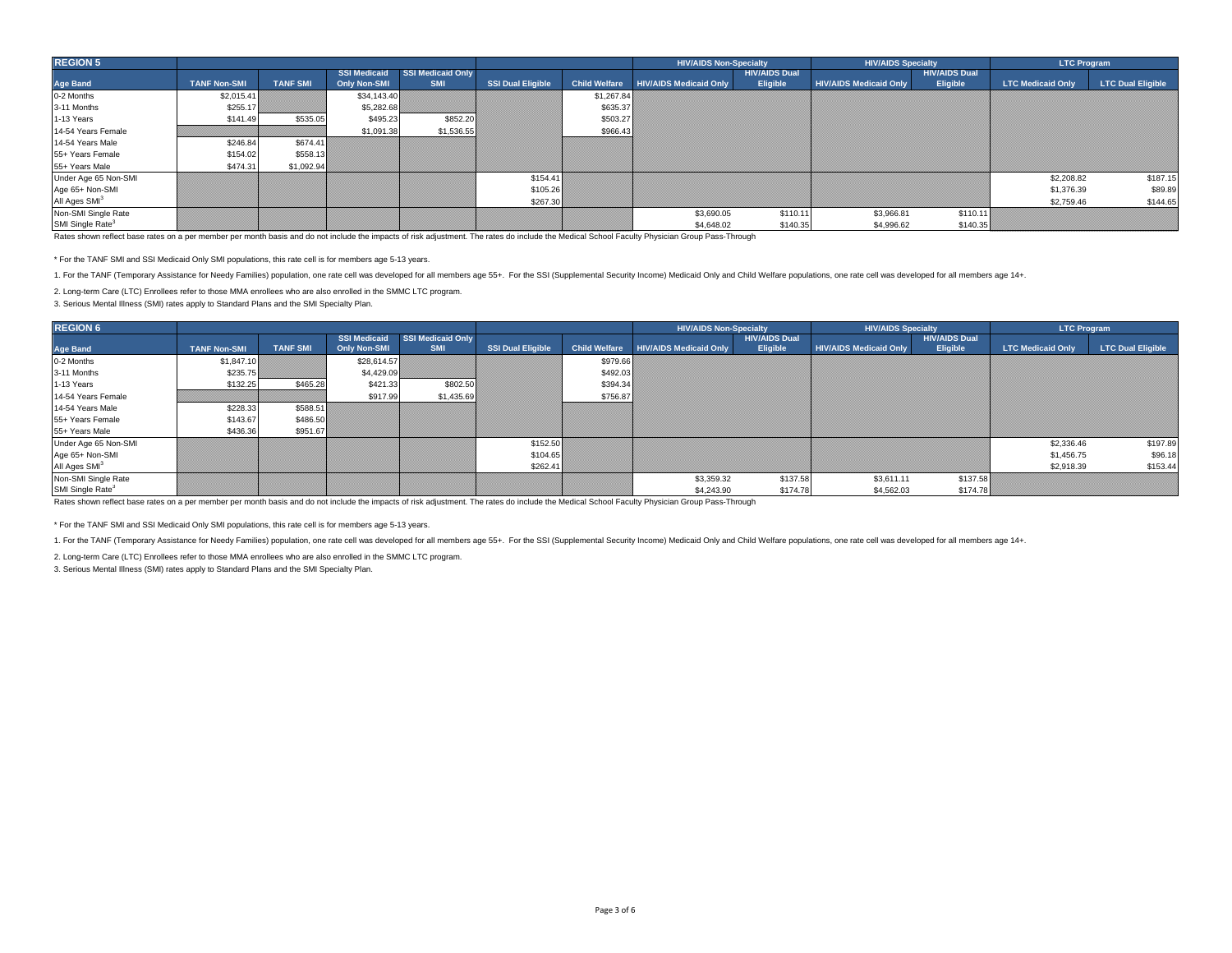| <b>REGION 7</b>              |                     |                 |                     |                   |                          |                      | <b>HIV/AIDS Non-Specialty</b> |                      | <b>HIV/AIDS Specialty</b>     |                      | <b>LTC Program</b>       |                          |
|------------------------------|---------------------|-----------------|---------------------|-------------------|--------------------------|----------------------|-------------------------------|----------------------|-------------------------------|----------------------|--------------------------|--------------------------|
|                              |                     |                 | <b>SSI Medicaid</b> | SSI Medicaid Only |                          |                      |                               | <b>HIV/AIDS Dual</b> |                               | <b>HIV/AIDS Dual</b> |                          |                          |
| <b>Age Band</b>              | <b>TANF Non-SMI</b> | <b>TANF SMI</b> | Only Non-SMI        | SMI               | <b>SSI Dual Eligible</b> | <b>Child Welfare</b> | <b>HIV/AIDS Medicaid Only</b> | Eligible             | <b>HIV/AIDS Medicaid Only</b> | <b>Eligible</b>      | <b>LTC Medicaid Only</b> | <b>LTC Dual Eligible</b> |
| 0-2 Months                   | \$1,838.35          |                 | \$29,631.76         |                   |                          | \$994.68             |                               |                      |                               |                      |                          |                          |
| 3-11 Months                  | \$232.77            |                 | \$4,584.66          |                   |                          | \$498.49             |                               |                      |                               |                      |                          |                          |
| 1-13 Years                   | \$129.77            | \$474.25        | \$431.83            | \$852.39          |                          | \$404.64             |                               |                      |                               |                      |                          |                          |
| 14-54 Years Female           |                     |                 | \$948.21            | \$1,521.66        |                          | \$769.51             |                               |                      |                               |                      |                          |                          |
| 14-54 Years Male             | \$225.47            | \$600.81        |                     |                   |                          |                      |                               |                      |                               |                      |                          |                          |
| 55+ Years Female             | \$141.04            | \$495.84        |                     |                   |                          |                      |                               |                      |                               |                      |                          |                          |
| 55+ Years Male               | \$432.66            | \$971.98        |                     |                   |                          |                      |                               |                      |                               |                      |                          |                          |
| Under Age 65 Non-SMI         |                     |                 |                     |                   | \$168.77                 |                      |                               |                      |                               |                      | \$2,265.77               | \$166.70                 |
| Age 65+ Non-SMI              |                     |                 |                     |                   | \$115.06                 |                      |                               |                      |                               |                      | \$1,411.89               | \$80.08                  |
| All Ages SMI <sup>3</sup>    |                     |                 |                     |                   | \$292.13                 |                      |                               |                      |                               |                      | \$2,830.61               | \$128.85                 |
| Non-SMI Single Rate          |                     |                 |                     |                   |                          |                      | \$3,649.09                    | \$135.98             | \$3,922.77                    | \$135.98             |                          |                          |
| SMI Single Rate <sup>3</sup> |                     |                 |                     |                   |                          |                      | \$4,596.81                    | \$173.31             | \$4,941.57                    | \$173.31             |                          |                          |

\* For the TANF SMI and SSI Medicaid Only SMI populations, this rate cell is for members age 5-13 years.

1. For the TANF (Temporary Assistance for Needy Families) population, one rate cell was developed for all members age 55+. For the SSI (Supplemental Security Income) Medicaid Only and Child Welfare populations, one rate ce

2. Long-term Care (LTC) Enrollees refer to those MMA enrollees who are also enrolled in the SMMC LTC program.

3. Serious Mental Illness (SMI) rates apply to Standard Plans and the SMI Specialty Plan.

| <b>REGION 8</b>              |                     |                 |                     |                   |                          | <b>HIV/AIDS Non-Specialty</b> |                               | <b>HIV/AIDS Specialty</b> |                               | <b>LTC Program</b>   |                          |                          |
|------------------------------|---------------------|-----------------|---------------------|-------------------|--------------------------|-------------------------------|-------------------------------|---------------------------|-------------------------------|----------------------|--------------------------|--------------------------|
|                              |                     |                 | <b>SSI Medicaid</b> | SSI Medicaid Only |                          |                               |                               | <b>HIV/AIDS Dual</b>      |                               | <b>HIV/AIDS Dual</b> |                          |                          |
| <b>Age Band</b>              | <b>TANF Non-SMI</b> | <b>TANF SMI</b> | Only Non-SMI        | <b>SMI</b>        | <b>SSI Dual Eligible</b> | <b>Child Welfare</b>          | <b>HIV/AIDS Medicaid Only</b> | <b>Eligible</b>           | <b>HIV/AIDS Medicaid Only</b> | <b>Eligible</b>      | <b>LTC Medicaid Only</b> | <b>LTC Dual Eligible</b> |
| 0-2 Months                   | \$1,756.95          |                 | \$34,023.85         |                   |                          | \$783.52                      |                               |                           |                               |                      |                          |                          |
| 3-11 Months                  | \$222.61            |                 | \$5,264.35          |                   |                          | \$392.76                      |                               |                           |                               |                      |                          |                          |
| 1-13 Years                   | \$124.49            | \$440.28        | \$501.26            | \$716.35          |                          | \$322.50                      |                               |                           |                               |                      |                          |                          |
| 14-54 Years Female           |                     |                 | \$1,088.59          | \$1,291.42        |                          | \$628.89                      |                               |                           |                               |                      |                          |                          |
| 14-54 Years Male             | \$215.77            | \$562.78        |                     |                   |                          |                               |                               |                           |                               |                      |                          |                          |
| 55+ Years Female             | \$135.12            | \$464.45        |                     |                   |                          |                               |                               |                           |                               |                      |                          |                          |
| 55+ Years Male               | \$413.63            | \$910.51        |                     |                   |                          |                               |                               |                           |                               |                      |                          |                          |
| Under Age 65 Non-SMI         |                     |                 |                     |                   | \$156.22                 |                               |                               |                           |                               |                      | \$2,224.89               | \$146.74                 |
| Age 65+ Non-SMI              |                     |                 |                     |                   | \$106.56                 |                               |                               |                           |                               |                      | \$1,386.48               | \$70.59                  |
| All Ages SMI <sup>3</sup>    |                     |                 |                     |                   | \$270.29                 |                               |                               |                           |                               |                      | \$2,779.49               | \$113.46                 |
| Non-SMI Single Rate          |                     |                 |                     |                   |                          |                               | \$3,480.17                    | \$132.76                  | \$3,741.17                    | \$132.76             |                          |                          |
| SMI Single Rate <sup>3</sup> |                     |                 |                     |                   |                          |                               | \$4,377.65                    | \$169.17                  | \$4,705.96                    | \$169.17             |                          |                          |

Rates shown reflect base rates on a per member per month basis and do not include the impacts of risk adjustment. The rates do include the Medical School Faculty Physician Group Pass-Through

\* For the TANF SMI and SSI Medicaid Only SMI populations, this rate cell is for members age 5-13 years.

1. For the TANF (Temporary Assistance for Needy Families) population, one rate cell was developed for all members age 55+. For the SSI (Supplemental Security Income) Medicaid Only and Child Welfare populations, one rate ce

2. Long-term Care (LTC) Enrollees refer to those MMA enrollees who are also enrolled in the SMMC LTC program.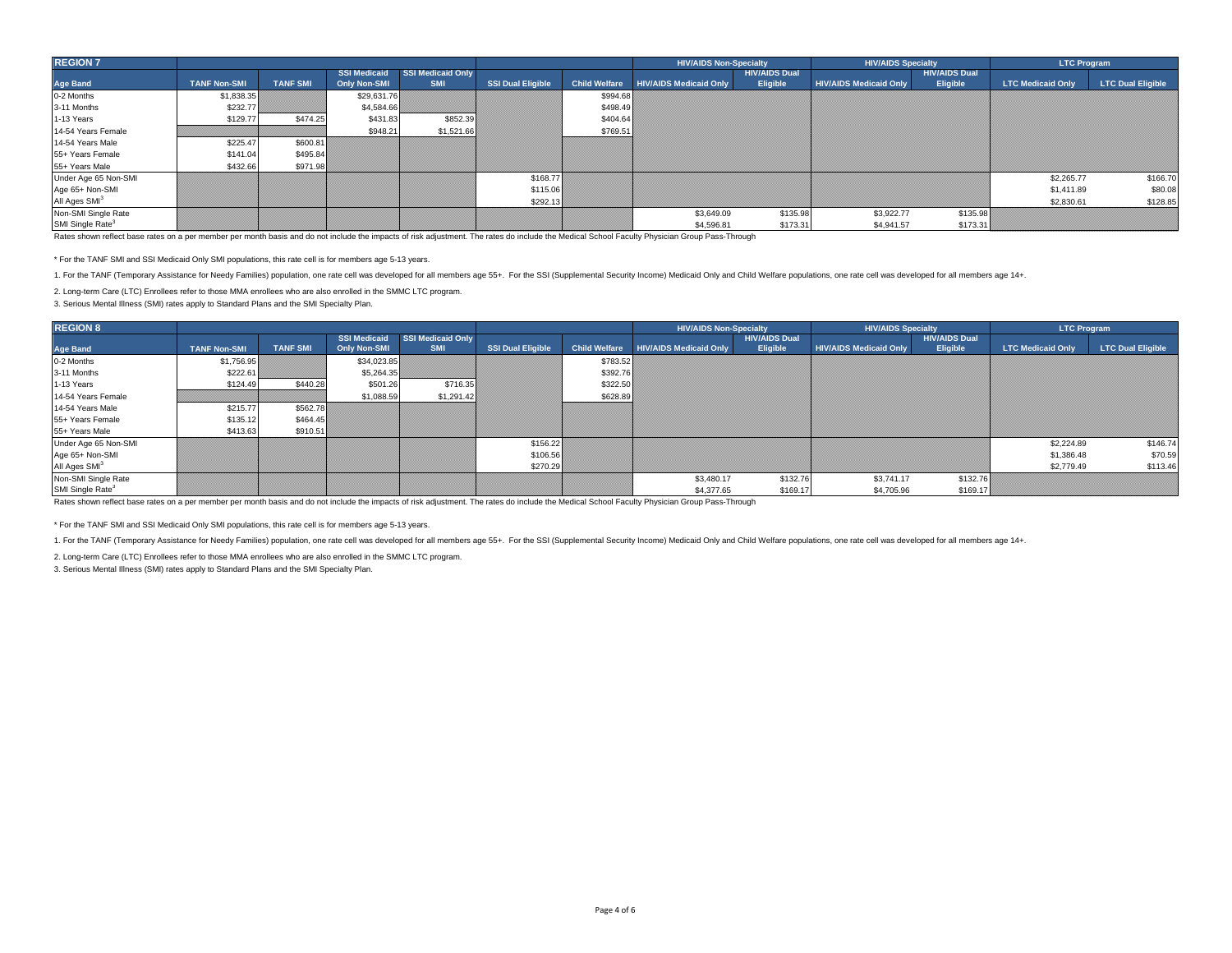| <b>REGION 9</b>              |                     |                 |                     |                   |                          |                      | <b>HIV/AIDS Non-Specialty</b> |                      | <b>HIV/AIDS Specialty</b>     |                      | <b>LTC Program</b>       |                          |
|------------------------------|---------------------|-----------------|---------------------|-------------------|--------------------------|----------------------|-------------------------------|----------------------|-------------------------------|----------------------|--------------------------|--------------------------|
|                              |                     |                 | <b>SSI Medicaid</b> | SSI Medicaid Only |                          |                      |                               | <b>HIV/AIDS Dual</b> |                               | <b>HIV/AIDS Dual</b> |                          |                          |
| <b>Age Band</b>              | <b>TANF Non-SMI</b> | <b>TANF SMI</b> | Only Non-SMI        | SMI               | <b>SSI Dual Eligible</b> | <b>Child Welfare</b> | <b>HIV/AIDS Medicaid Only</b> | Eligible             | <b>HIV/AIDS Medicaid Only</b> | <b>Eligible</b>      | <b>LTC Medicaid Only</b> | <b>LTC Dual Eligible</b> |
| 0-2 Months                   | \$1,959.23          |                 | \$32,000.49         |                   |                          | \$1,194.22           |                               |                      |                               |                      |                          |                          |
| 3-11 Months                  | \$248.05            |                 | \$4,951.13          |                   |                          | \$598.48             |                               |                      |                               |                      |                          |                          |
| 1-13 Years                   | \$138.22            | \$498.08        | \$464.73            | \$856.74          |                          | \$481.79             |                               |                      |                               |                      |                          |                          |
| 14-54 Years Female           |                     |                 | \$1.024.11          | \$1,531.70        |                          | \$925.00             |                               |                      |                               |                      |                          |                          |
| 14-54 Years Male             | \$240.13            | \$634.26        |                     |                   |                          |                      |                               |                      |                               |                      |                          |                          |
| 55+ Years Female             | \$150.14            | \$523.01        |                     |                   |                          |                      |                               |                      |                               |                      |                          |                          |
| 55+ Years Male               | \$461.09            | \$1,027.49      |                     |                   |                          |                      |                               |                      |                               |                      |                          |                          |
| Under Age 65 Non-SMI         |                     |                 |                     |                   | \$189.72                 |                      |                               |                      |                               |                      | \$2,151.69               | \$186.93                 |
| Age 65+ Non-SMI              |                     |                 |                     |                   | \$129.33                 |                      |                               |                      |                               |                      | \$1,340.79               | \$89.79                  |
| All Ages SMI <sup>3</sup>    |                     |                 |                     |                   | \$328.41                 |                      |                               |                      |                               |                      | \$2,688.09               | \$144.48                 |
| Non-SMI Single Rate          |                     |                 |                     |                   |                          |                      | \$3,196.76                    | \$118.14             | \$3,436.52                    | \$118.14             |                          |                          |
| SMI Single Rate <sup>3</sup> |                     |                 |                     |                   |                          |                      | \$4,037.57                    | \$150.59             | \$4,340.39                    | \$150.59             |                          |                          |

\* For the TANF SMI and SSI Medicaid Only SMI populations, this rate cell is for members age 5-13 years.

1. For the TANF (Temporary Assistance for Needy Families) population, one rate cell was developed for all members age 55+. For the SSI (Supplemental Security Income) Medicaid Only and Child Welfare populations, one rate ce

2. Long-term Care (LTC) Enrollees refer to those MMA enrollees who are also enrolled in the SMMC LTC program.

3. Serious Mental Illness (SMI) rates apply to Standard Plans and the SMI Specialty Plan.

| <b>REGION 10</b>             |                     |                 |                                     |                                        | <b>HIV/AIDS Non-Specialty</b> |                      | <b>HIV/AIDS Specialty</b>     |                                  | <b>LTC Program</b>            |                                         |                          |                          |
|------------------------------|---------------------|-----------------|-------------------------------------|----------------------------------------|-------------------------------|----------------------|-------------------------------|----------------------------------|-------------------------------|-----------------------------------------|--------------------------|--------------------------|
| <b>Age Band</b>              | <b>TANF Non-SMI</b> | <b>TANF SMI</b> | <b>SSI Medicaid</b><br>Only Non-SMI | <b>SSI Medicaid Only</b><br><b>SMI</b> | <b>SSI Dual Eligible</b>      | <b>Child Welfare</b> | <b>HIV/AIDS Medicaid Only</b> | <b>HIV/AIDS Dual</b><br>Eligible | <b>HIV/AIDS Medicaid Only</b> | <b>HIV/AIDS Dual</b><br><b>Eligible</b> | <b>LTC Medicaid Only</b> | <b>LTC Dual Eligible</b> |
| 0-2 Months                   | \$1,758.58          |                 | \$32,392.01                         |                                        |                               | \$1,127.03           |                               |                                  |                               |                                         |                          |                          |
| 3-11 Months                  | \$222.65            |                 | \$5,011.70                          |                                        |                               | \$564.80             |                               |                                  |                               |                                         |                          |                          |
| 1-13 Years                   | \$124.36            | \$484.65        | \$477.52                            | \$945.71                               |                               | \$448.41             |                               |                                  |                               |                                         |                          |                          |
| 14-54 Years Female           |                     |                 | \$1,037.08                          | \$1,694.99                             |                               | \$886.00             |                               |                                  |                               |                                         |                          |                          |
| 14-54 Years Male             | \$215.62            | \$615.24        |                                     |                                        |                               |                      |                               |                                  |                               |                                         |                          |                          |
| 55+ Years Female             | \$134.80            | \$507.46        |                                     |                                        |                               |                      |                               |                                  |                               |                                         |                          |                          |
| 55+ Years Male               | \$413.87            | \$996.79        |                                     |                                        |                               |                      |                               |                                  |                               |                                         |                          |                          |
| Under Age 65 Non-SMI         |                     |                 |                                     |                                        | \$174.17                      |                      |                               |                                  |                               |                                         | \$2,415.92               | \$204.09                 |
| Age 65+ Non-SMI              |                     |                 |                                     |                                        | \$118.73                      |                      |                               |                                  |                               |                                         | \$1,505.44               | \$98.03                  |
| All Ages SMI <sup>3</sup>    |                     |                 |                                     |                                        | \$301.49                      |                      |                               |                                  |                               |                                         | \$3,018.19               | \$157.74                 |
| Non-SMI Single Rate          |                     |                 |                                     |                                        |                               |                      | \$3,567.37                    | \$150.62                         | \$3,834.92                    | \$150.62                                |                          |                          |
| SMI Single Rate <sup>3</sup> |                     |                 |                                     |                                        |                               |                      | \$4,491.63                    | \$191.99                         | \$4,828.50                    | \$191.99                                |                          |                          |

Rates shown reflect base rates on a per member per month basis and do not include the impacts of risk adjustment. The rates do include the Medical School Faculty Physician Group Pass-Through

\* For the TANF SMI and SSI Medicaid Only SMI populations, this rate cell is for members age 5-13 years.

1. For the TANF (Temporary Assistance for Needy Families) population, one rate cell was developed for all members age 55+. For the SSI (Supplemental Security Income) Medicaid Only and Child Welfare populations, one rate ce

2. Long-term Care (LTC) Enrollees refer to those MMA enrollees who are also enrolled in the SMMC LTC program.